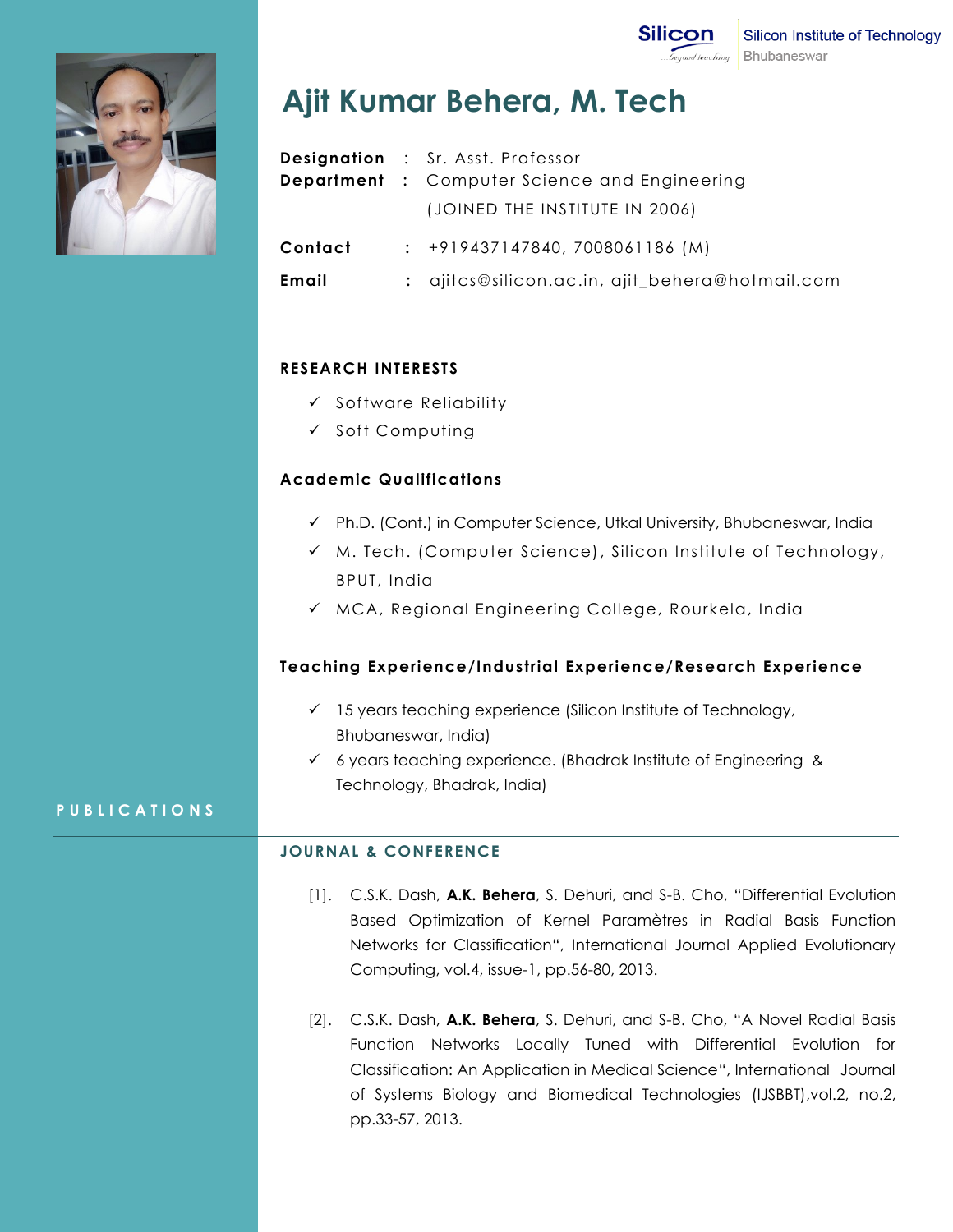- [3]. C.S.K Dash, **A.K. Behera**, S Dehuri, S-B Cho, GN Wang, "[Towards Crafting](https://scholar.google.co.in/citations?view_op=view_citation&hl=en&user=OHo3mMQAAAAJ&authuser=1&citation_for_view=OHo3mMQAAAAJ:eQOLeE2rZwMC)  [an Improved Functional Link Artificial Neural Network](https://scholar.google.co.in/citations?view_op=view_citation&hl=en&user=OHo3mMQAAAAJ&authuser=1&citation_for_view=OHo3mMQAAAAJ:eQOLeE2rZwMC) Based on [Differential Evolution and Feature Selection](https://scholar.google.co.in/citations?view_op=view_citation&hl=en&user=OHo3mMQAAAAJ&authuser=1&citation_for_view=OHo3mMQAAAAJ:eQOLeE2rZwMC)", Informatica 39 (2), pp.195- 208,2015.
- [4]. C.S.K Dash, **A.K. Behera**, S Dehuri, S-B Cho. "Radial Basis Function Neural Networks: A Topical State-of-the-Art Survey". Open Computer Science, 6(1), 33-63,2016.
- [5]. **A.K. Behera**, C.S.K. Dash, and S. Dehuri, "A Brief Review of Accuracy of Classifiers Based on Radial Basis Function Neural Networks", The IUP Journal of Computer Science, 7(2). 7-24, 2013.
- [6]. C.S.K. Dash, **A.K. Behera**, M.K. Pandia and S. Dehuri, "Neural Networks Training Based on Differential Evolution in Radial Basis Function Networks for Classification of Web Logs", International Conference on Distributed Computing and Internet Technology (ICDCIT 2013), Springer LNCS, vol.7793, pp.183-194, Bhubaneswar, India,2013.
- [7]. P. Sahoo, **A.K. Behera**, M. K. Pandia, C.S. K. Dash, S. Dehuri, "On the Study of GRBF and Polynomial Kernel Based Support Vector Machine in Web Logs", 1st International Conference on Emerging Trends and Applications in Computer Science (ICETACS), IEEE, pp.1-5, Meghalaya, India, 2013,ISBN 978-1-4673-5250-5.
- [8]. **A.K. Behera**, C.S.K. Dash, S. Dehuri, "Classification of Web Logs Using Hybrid Functional Link Artificial Neural Networks", Proceedings of the 3rd International Conference on Frontiers of Intelligent Computing theory and Applications (FICTA)2014. Advances in Intelligent Systems and Computing, 327, 255-263, Bhubaneswar, India,2014.
- [9]. **A.K. Behera**, S.C. Nayak, C.S.K. Dash, S. Dehuri, & M. Panda. "Improving Software Reliability Prediction Accuracy Using CRO-Based FLANN". An Innovations in Computer Science and Engineering pp.213- 220, 2019.
- [10]. C.S.K. Dash, **A.K. Behera**, S.C. Nayak, S. Dehuri, S.B. Cho, "An Integrated CRO and FLANN Based Classifier for a Non-Imputed and Inconsistent Dataset." International Journal on Artificial Intelligence Tools28.03 (2019): 1950013.
- [11]. C.S.K. Dash, **A.K. Behera**, S. Dehuri, S.B. Cho "Building a novel classifier based on teaching learning based optimization and radial basis function neural networks for non-imputed database with irrelevant features." Applied Computing and Informatics (2019).
- [12]. **A.K. Behera**, & M. Panda, M. (2019, December). Software Reliability Prediction with Ensemble Method and Virtual Data Point Incorporation. In *International Conference on Biologically Inspired Techniques in Many-Criteria Decision Making* (pp. 69-77). Springer, Cham.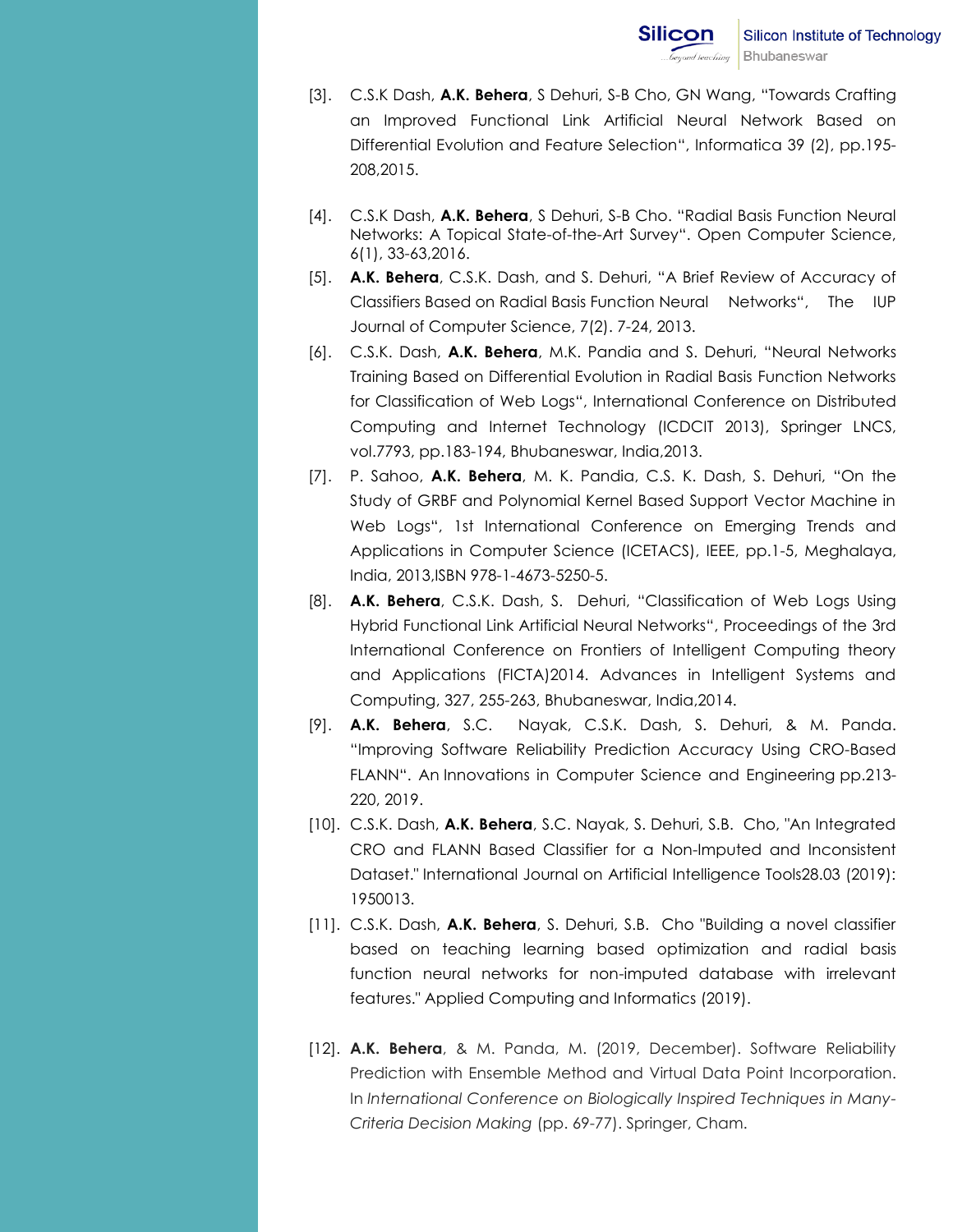- [13]. S.C. Nayak, C.S.K Dash, **A.K. Behera**, S. Dehuri, (2020). Improving Stock Market Prediction Through Linear Combiners of Predictive Models. In *Computational Intelligence in Data Mining* (pp. 415-426). Springer, Singapore.
- [14]. C.S.K. Dash, **A. K. Behera**, S. Dehuri, S., & Cho, S. B. (2020). Building a novel classifier based on teaching learning based optimization and radial basis function neural networks for non-imputed database with irrelevant features. *Applied Computing and Informatics*.
- [15]. C.S.K. Dash, **A.K. Behera**, S.C. Nayak, & S. Dehuri. (2021, April). QORA-ANN: Quasi Opposition Based Rao Algorithm and Artificial Neural Network for Cryptocurrency Prediction. In *2021 6th International Conference for Convergence in Technology (I2CT)* (pp. 1-5). IEEE.
- [16]. **A. K. Behera**, M. Panda, & S. Dehuri. (2021). Software reliability prediction by recurrent artificial chemical link network. *International Journal of System Assurance Engineering and Management*, *12*(6), 1308-1321. Springer.
- [17]. **A. K. Behera**, M. Panda, C. S. K. Dash, S. Dehuri & R. Mall. (2021). A stateof-the-art neuro-swarm approach for prediction of software reliability. *International Journal of Advanced Intelligence Paradigms*, *20*(3-4), 296-322. Inderscience.
- [18]. S.C. Nayak, C.S.K., Dash, **A.K. Behera**, B.B. Mishra. (2021, December). A machine learning approach for estimating compressive strength of concrete structures using an artificial electric field algorithm-based neuro-fuzzy predictor. In *2021 19th OITS International Conference on Information Technology (OCIT)* (pp. 229-233). IEEE.
- [19]. D.K. Behera, S. Dash, **A.K. Behera**, C.S.K., Dash. (2021, December). Extreme Gradient Boosting and Soft Voting Ensemble Classifier for Diabetes Prediction. In *2021 19th OITS International Conference on Information Technology (OCIT)* (pp. 191-195). IEEE.

#### **A N Y O T H E R**

#### **BOOK CHAPTER**

1. C.S.K. Dash, **A.K. Behera**, & S.C. Nayak. (2018). DE-Based RBFNs for Classification with Special Attention to Noise Removal and Irrelevant Features. Hand Book of Research on Modeling, Analysis, and Application of Nature-Inspired Metaheuristic Algorithms, 218, IGI Global.